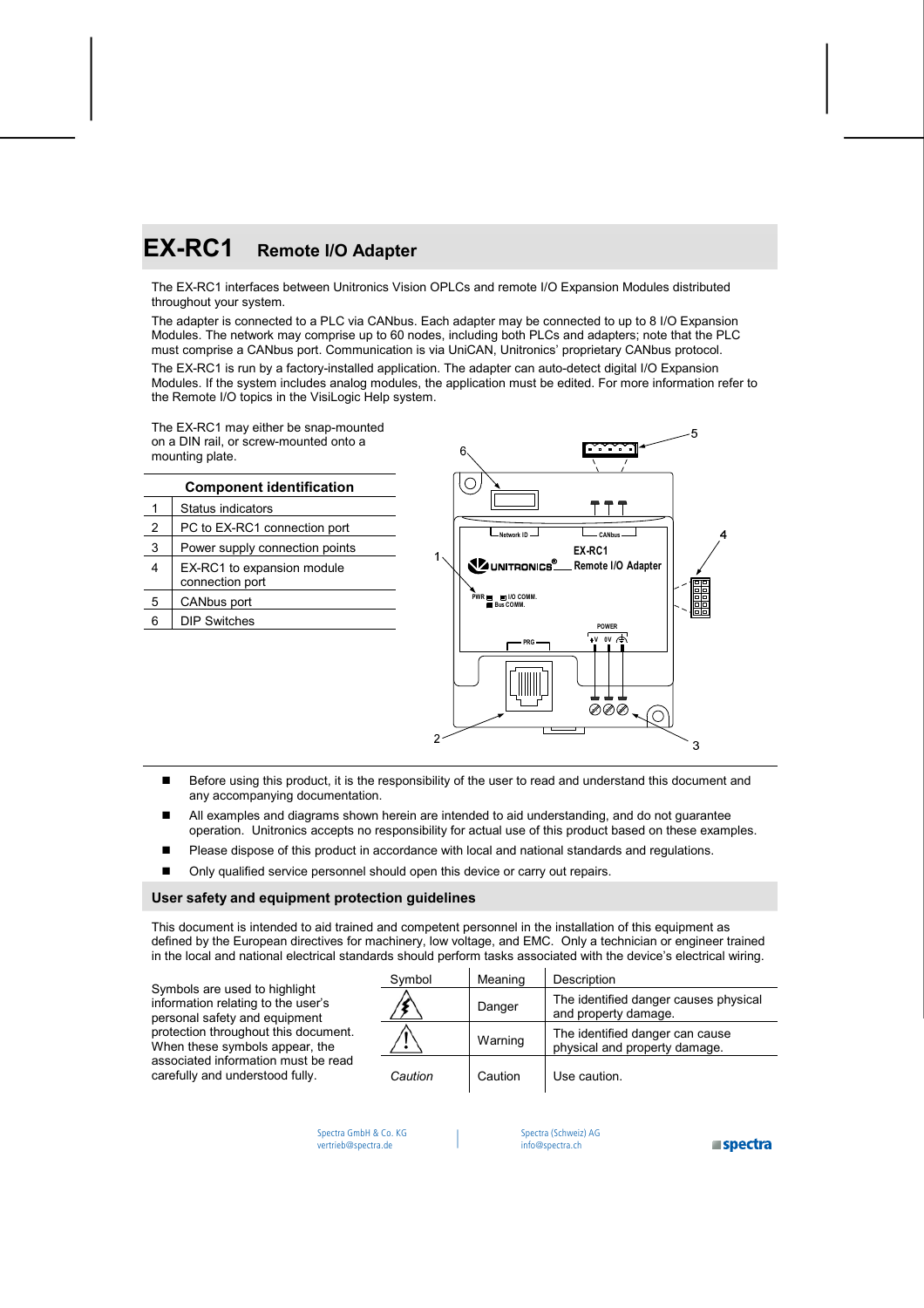

# **DIN-rail mounting**

Snap the device onto the DIN rail as shown below; the module will be squarely situated on the DIN rail.



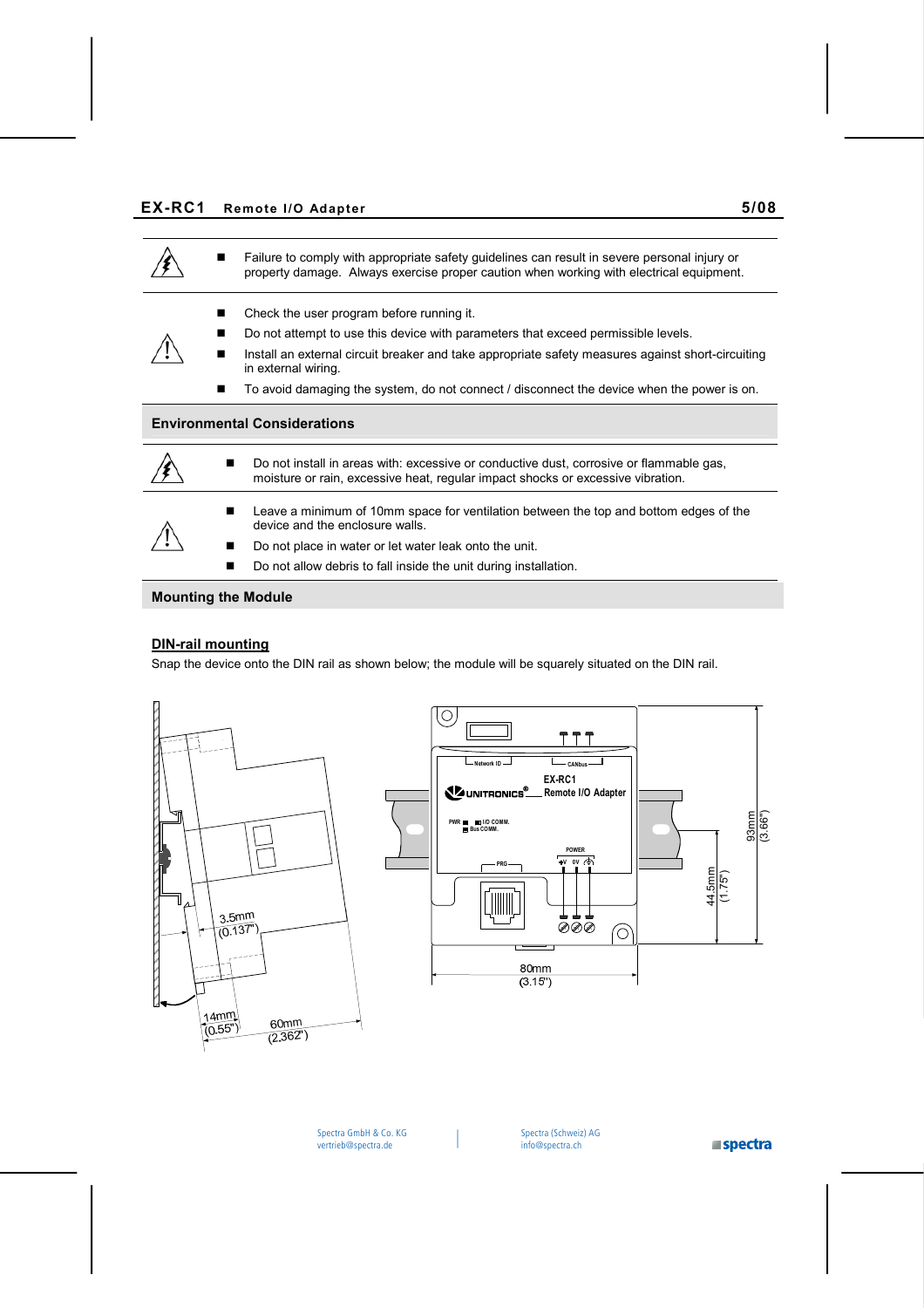# **Screw-Mounting**

The figure below is not drawn to scale. It may be used as a guide for screw-mounting the module. Mounting screw type: either M3 or NC6-32.



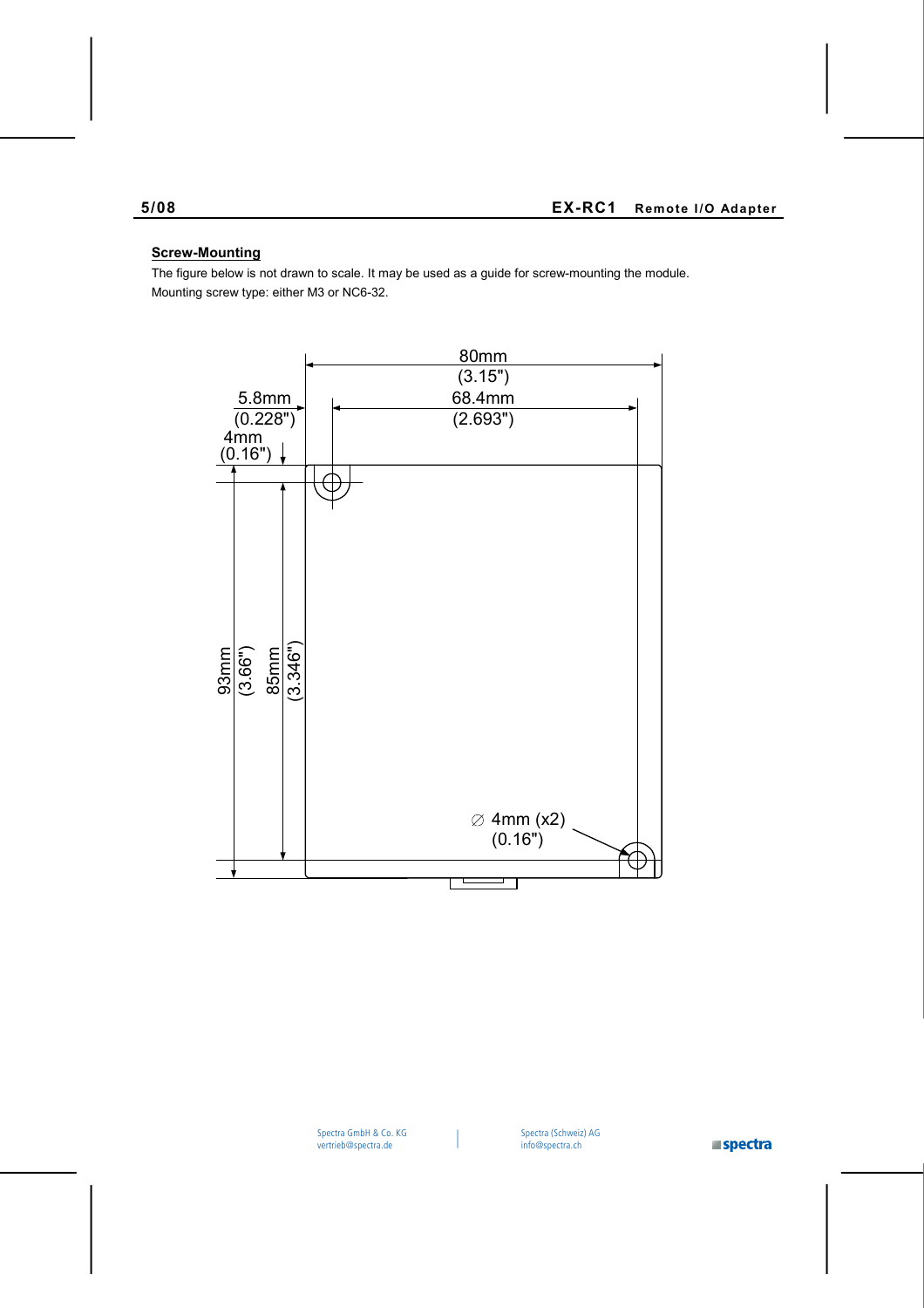### **Setting the Unit ID Number**

The ID number range is from 1 to 60.

The DIP switch settings represent the ID number as a binary value as shown in the following figures.

| Unit ID         | (Default)                    |                      | 59                    | 60                                             |
|-----------------|------------------------------|----------------------|-----------------------|------------------------------------------------|
| <b>Settings</b> | ON<br>-<br><br>6<br>5<br>OFF | ON<br>45<br>6<br>OFF | 애<br>345<br>-6<br>OFF | O٨<br>$\overline{2}$<br>∍<br>-5.<br>- 6<br>OFF |

#### **Connecting Expansion Modules**

An adapter provides the interface between the OPLC and an expansion module. To connect the I/O module to the adapter or to another module:

1. Push the module-to-module connector into the port located on the right side of the device.

Note that there is a protective cap provided with the adapter. This cap covers the port of the final I/O module in the system.



■ To avoid damaging the system, do not connect or disconnect the device when the power is on.

| <b>Component identification</b> |                               |  |  |
|---------------------------------|-------------------------------|--|--|
|                                 | Module-to-module<br>connector |  |  |
| 2                               | Protective cap                |  |  |



#### **Wiring**

|   | Do not touch live wires.                                                                                                                          |
|---|---------------------------------------------------------------------------------------------------------------------------------------------------|
| ■ | Unused pins should not be connected. Ignoring this directive may damage the device.                                                               |
| ■ | Double-check all wiring before turning on the power supply.                                                                                       |
| ■ | Do not connect the 'Neutral or 'Line' signal of the 110/220VAC to the device's 0V pin.                                                            |
| ■ | In the event of voltage fluctuations or non-conformity to voltage power supply specifications,<br>connect the device to a regulated power supply. |
|   | Double-check all the wiring before turning on the power supply.                                                                                   |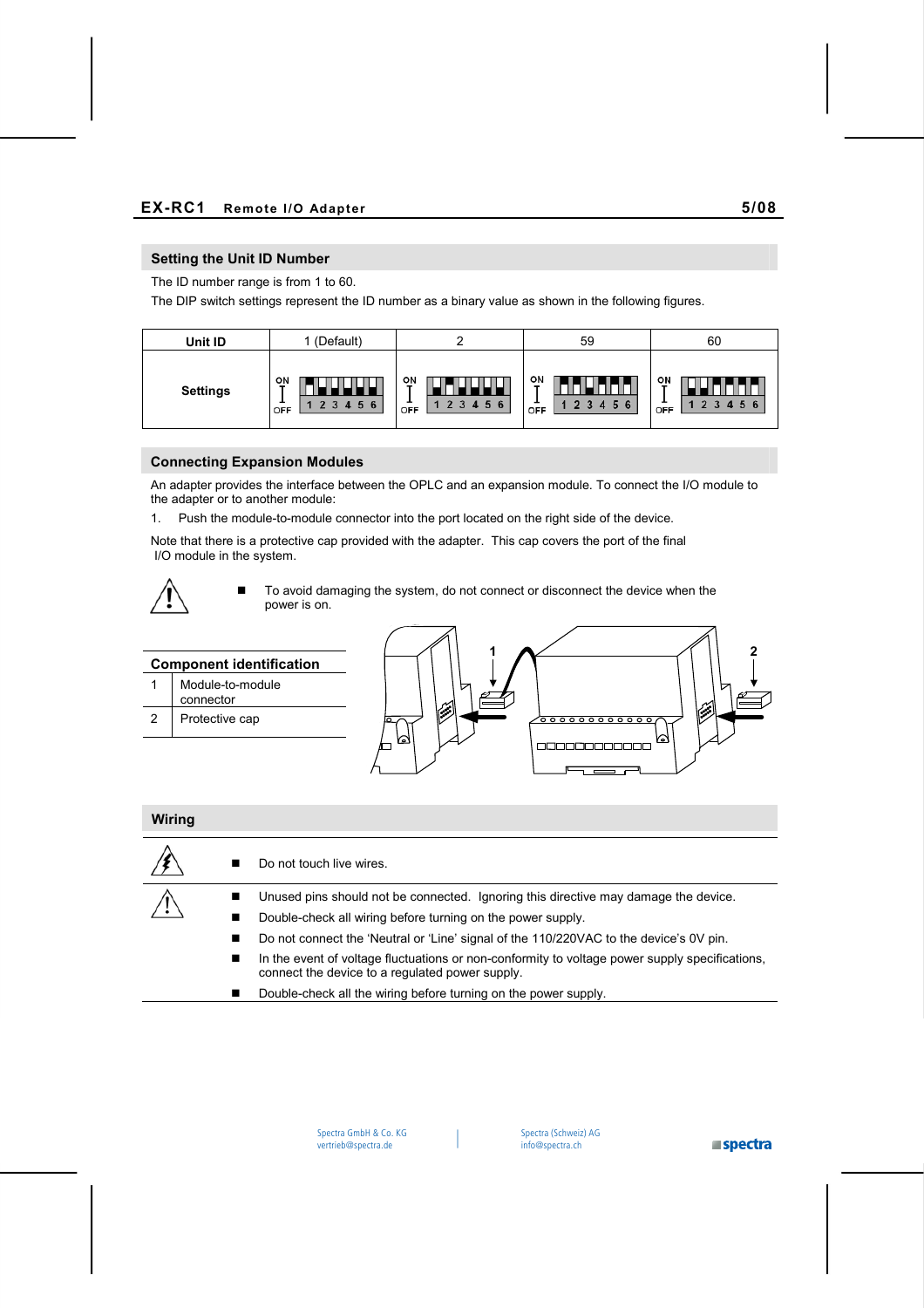# **Wiring Procedures**

Use crimp terminals for wiring; use 26-14 AWG wire (0.13 mm  $^{2}$ –3.31 mm<sup>2</sup>) for all wiring purposes.

- 1. Strip the wire to a length of 7±0.5mm (0.250–0.2.08 inches).
- 2. Unscrew the terminal to its widest position before inserting a wire.
- 3. Insert the wire completely into the terminal to ensure that a proper connection can be made.
- 4. Tighten enough to keep the wire from pulling free.
- $\blacksquare$  To avoid damaging the wire, do not exceed a maximum torque of 0.5 N·m (5 kgf·cm).
- Do not use tin, solder, or any other substance on stripped wire that might cause the wire strand to break.
- Install at maximum distance from high-voltage cables and power equipment.

#### **Wiring Power Supply**

Connect the "positive" cable to the "+V" terminal, and the "negative" to the "0V" terminal.

#### **Earthing the Power Supply**

To maximize system performance, avoid electromagnetic interference by:

- Mounting the module on a metal panel.
- Earthing the module's power supply: connect one end of a 14 AWG wire to the chassis signal; connect the other end to the panel.

Note: If possible, the wire used to earth the power supply should not exceed 10 cm in length. However, it is recommended to earth the module in all cases.



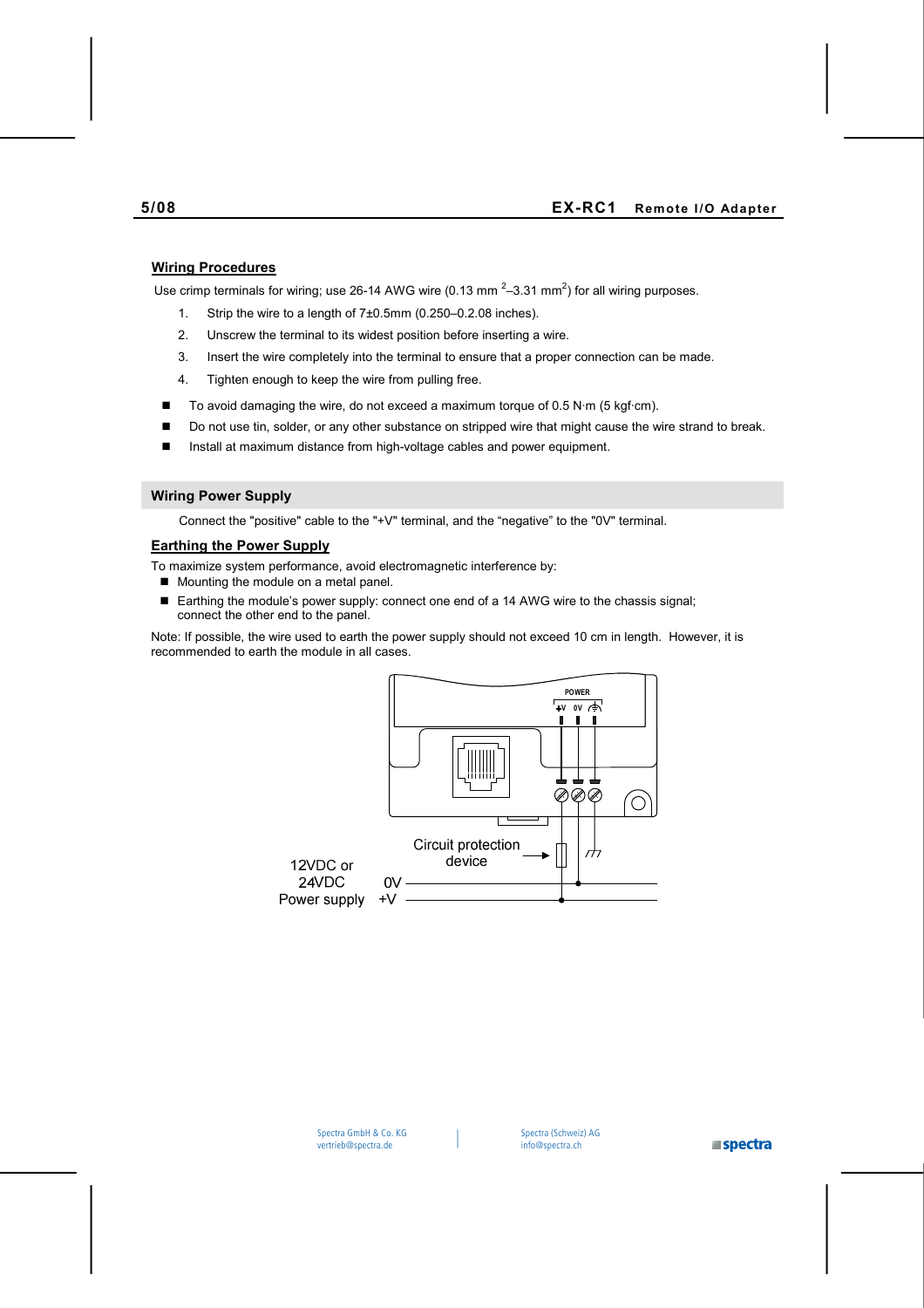#### **Communication**

## **Connecting the EX-RC1 to a PC**

Connect the PC to the adapter via the programming cable. The pinout below shows the RS232 port signals.



# **Connecting the EX-RC1 to the CANbus network**

Connect the EX-RC1 adapter to an OPLC as shown below. The module communicates via Unitronics' proprietary UniCAN protocol. UniCAN can comprise up to 60 nodes, including PLCs and EX-RC1 remote I/O adapters.

The CANbus port is galvanically isolated.

#### **CANbus Wiring**

Network terminators: Place terminators at each end of the CANbus network.

Resistance must be set to 1%, 121 $\Omega$ , 1/4W.

Connect ground signal to the earth at only one point, near the power supply.

The network power supply need not be at the end of the network.



24V Power Supply

#### **CANbus Connector**

 $(B|k)$   $\Lambda$ -V 24V Common Supply for CANbus  $(Blu)$ CAN Low L b PE Protective Earth ٠.  $(Wht)$ O H CAN High +V 24V Power Supply for CANbus  $(Red)$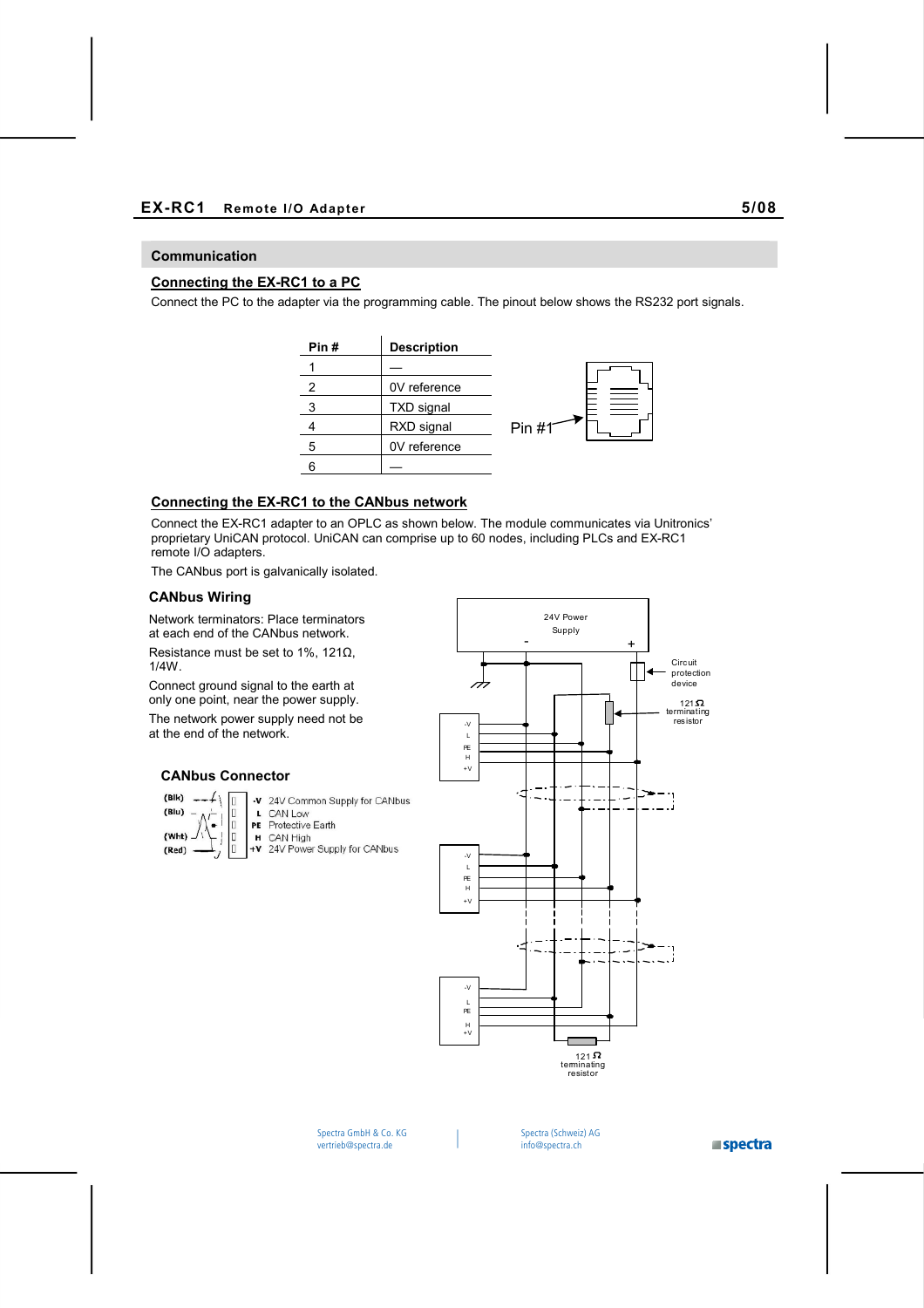# **Network Layout**

The EX-RC1 enables you to remotely locate I/Os up to 1 kilometer from a PLC. You can include both PLCs and adapters on the UniCAN network, up to a total of 60 nodes.